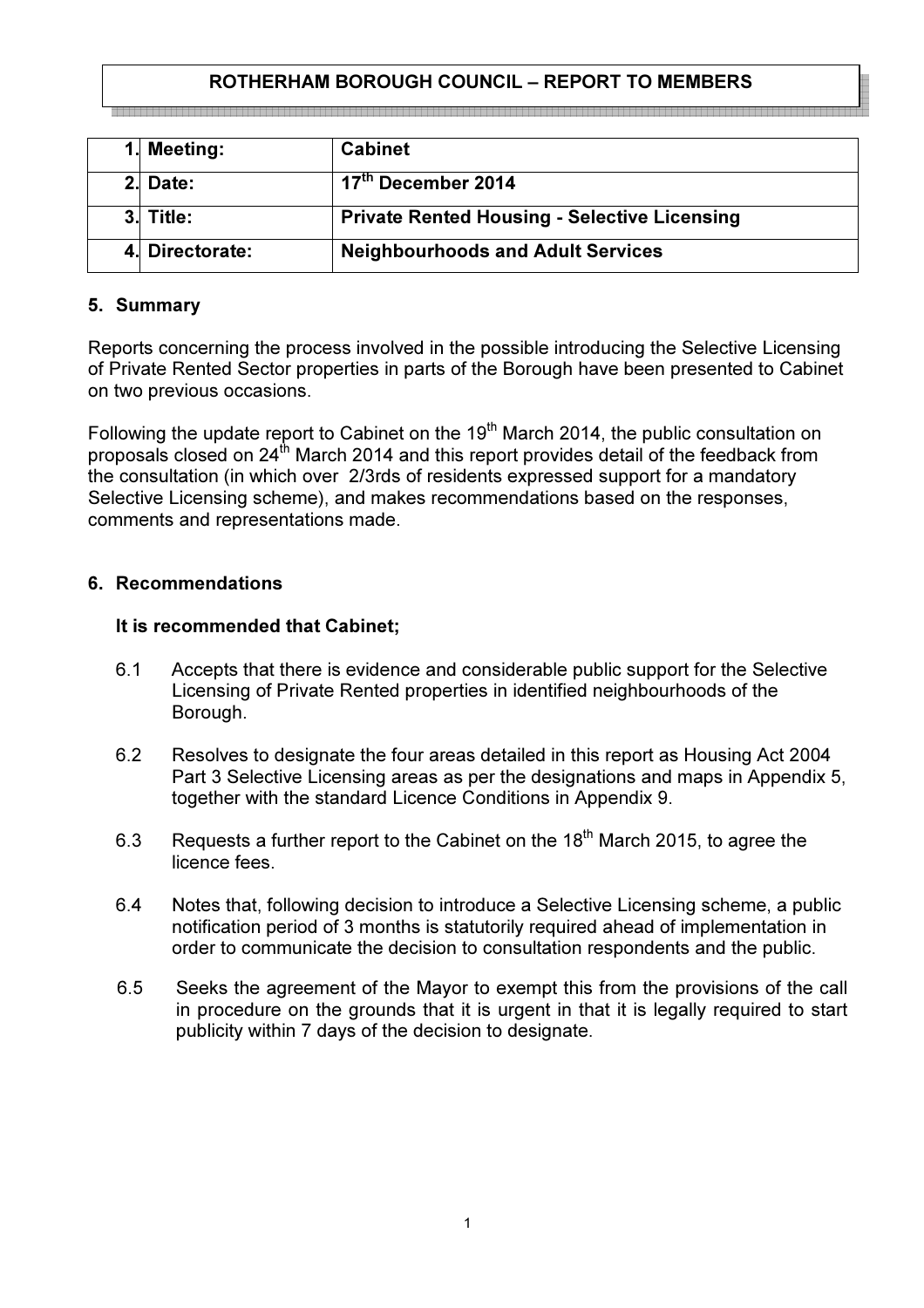# 7.0 Proposals and Details

# 7.1 Background

There are a number of areas within the Borough that have been assessed as having housing and neighbourhood standards where past and current approaches where sustained improvement have not been successful. The Council asked that other broader enforcement/regulation be considered. Consequently, the use of Housing Act 2004 Selective Licensing powers has been considered and a Business Case to demonstrate that the implementation of such a scheme may have merit.

The Business Case presented to Cabinet in November 2013 showed that:

- Selective Licensing has been used in other parts of the country. The general objectives of Selective Licensing schemes being to:
- Ensure private rented properties meet minimum condition standards
- Help to reduce tenancy turnover which will in turn help to achieve more stable and better cared for communities.
- Reduce the rates of empty properties through the promotion of the areas for both the buying and letting of residential property.
- Help to reduce crime and Anti-Social Behaviour (ASB) by promoting community stability and tenancy management.
- Assessment had shown that Selective Licensing designations under the Housing Act 2004 could be introduced in three areas. These being:
	- Rotherham Central, including the Town Centre, Canklow, South Central & Boston Castle, Eastwood and Masbrough
	- Dinnington
	- Maltby South East
- In these areas all privately rented properties within the identified boundary (subject to statutory exemptions) would be licenced for up to 5 years from the date the designation takes effect.
- the anticipated maximum cost of a licence in Rotherham was £687 for the 5 year period (equivalent to £137.40 per year), with some proposed reductions for accredited landlords and for single payments. This would cover the costs to process and support 2,029 applications and pre-licensing inspections but would exclude associated enforcement work.

Cabinet resolved that consideration of Selective Licensing in the areas identified be approved and that the required public consultation be commenced:

Since that time the consultation has been carried out and a further interim report presented to Cabinet on the 19<sup>th</sup> March 2014. In addition, a presentation covering the Private Rented Sector (PRS) was made to the Improving Places Select Commission (IPSC) on the 26th March and again on the 23<sup>rd</sup> July to present the options contained in this report.

This report presents the findings of the consultation and presents an options appraisal in relation to the proposals in the business case.

# 7.2 Consultation process

The consultation process represented an intention on behalf of the Council to canvass broad opinion on the proposals, and to listen and react to what was said as a result.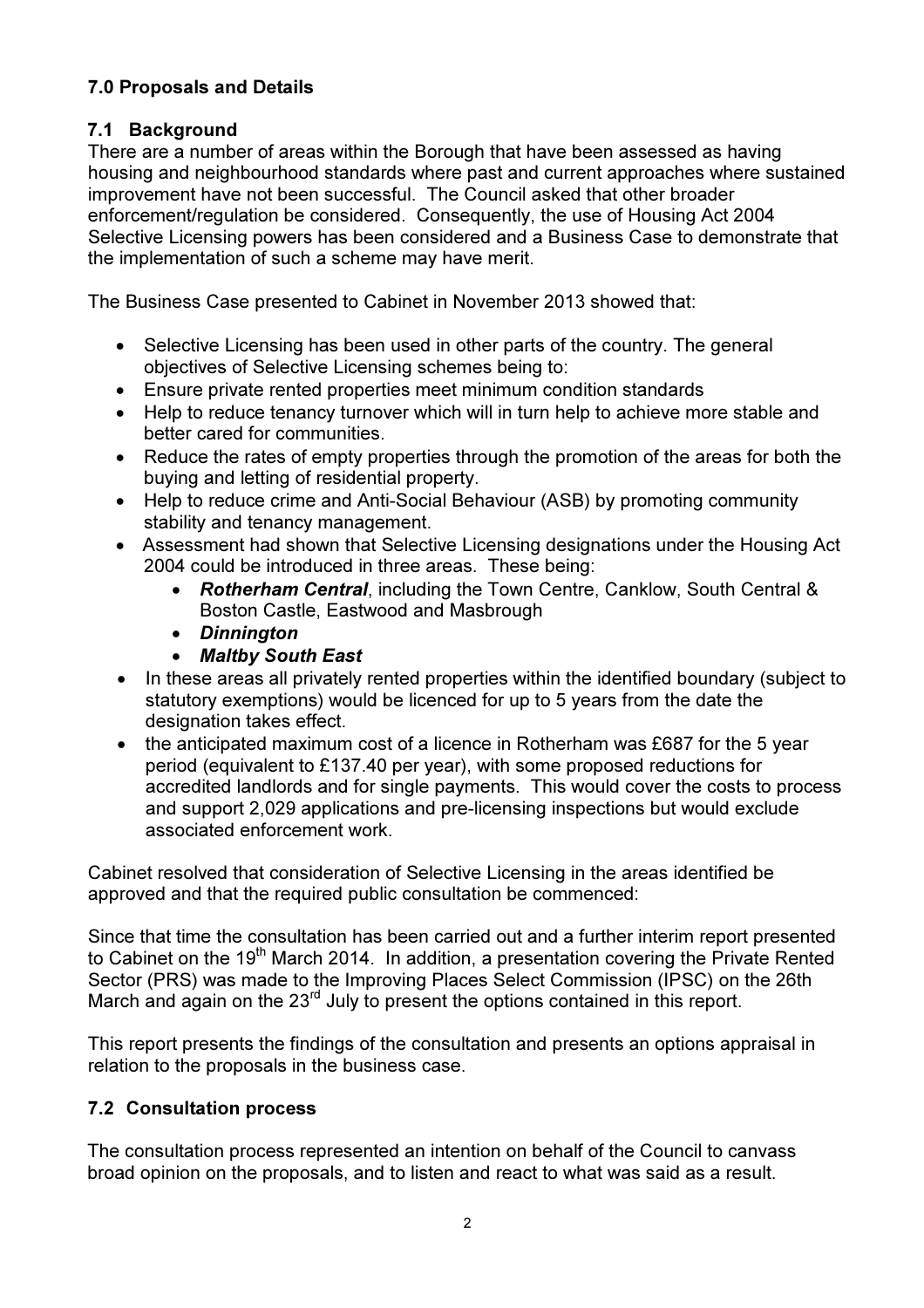The consultation process was described in the report of the 19<sup>th</sup> March 2014 and included the following:

- A dedicated consultation website
- An on-line questionnaire.
- A consultation questionnaire and a summary of the proposals was sent to every postal address in the proposed designation areas as well as streets immediately adjacent to the areas, covering 15,597 addresses.
- Emails and letters to local landlords and national associations, and a number of constructive meetings have consequently been held.
- Drop-in sessions were arranged in each area to enable local people and landlords to find out more about the proposals based on the summary they had been sent in the post. The programme of the drop-ins was curtailed however each proposed licencing area did have a drop in session held locally.
- Meetings of tenant and resident associations in the proposed areas, other groups and the parish council liaison meeting were attended to present the proposals.
- The Rotherham and District Residential Landlord Association hosted a meeting for the proposals to be presented to their members and for landlords to find out more.
- Promotion of the consultation through social media and press releases.

# 7.3 Consultation Response

- 7.3.1 There were 1,755 consultation questionnaires completed. Approximately 1,500 of those were paper questionnaire returns with a further 10% being done on line. There were more than 450 individual comments in those questionnaires and in other correspondence. There have also been a number of representations made by national organisations including the National Landlords Association and the Residential Landlords Association. Appendix 1 presents, detail from the consultation returns.
- 7.3.2 A snapshot of the results showed 63% of the total respondents were in favour of the proposals, with the vast majority of those in support being residents.

Of the respondents to the questionnaires, 1,536 were residents, 148 were landlords and 44 were local businesses. Where a respondent indicated that their background agreed with more than one category their responses were counted for each category. Therefore, if a landlord had said they were an owner occupier, landlord and a local business owner, they would have had all their responses counted three times. It is therefore reasonable to suggest that the following results over reports the views of landlords. The position, therefore, in summary is:

|                 | Yes  | No  | No       | Yes | <b>No</b> | No       |
|-----------------|------|-----|----------|-----|-----------|----------|
|                 |      |     | response |     |           | response |
| <b>Business</b> | 21   | 22  |          | 48% | 50%       | 2%       |
| Landlord        | 18   | 124 | 6        | 12% | 84%       | 4%       |
| Resident        | 1072 | 437 | 54       | 69% | 28%       | 3%       |

Table 1 – Answers to question 7 on the questionnaire:

Do you agree with the Council's proposal to introduce Selective Licensing in this area $?$ 

This data has been broken down in this way to demonstrate the opinions of the cross section of respondents due to the overwhelmingly large response from residents and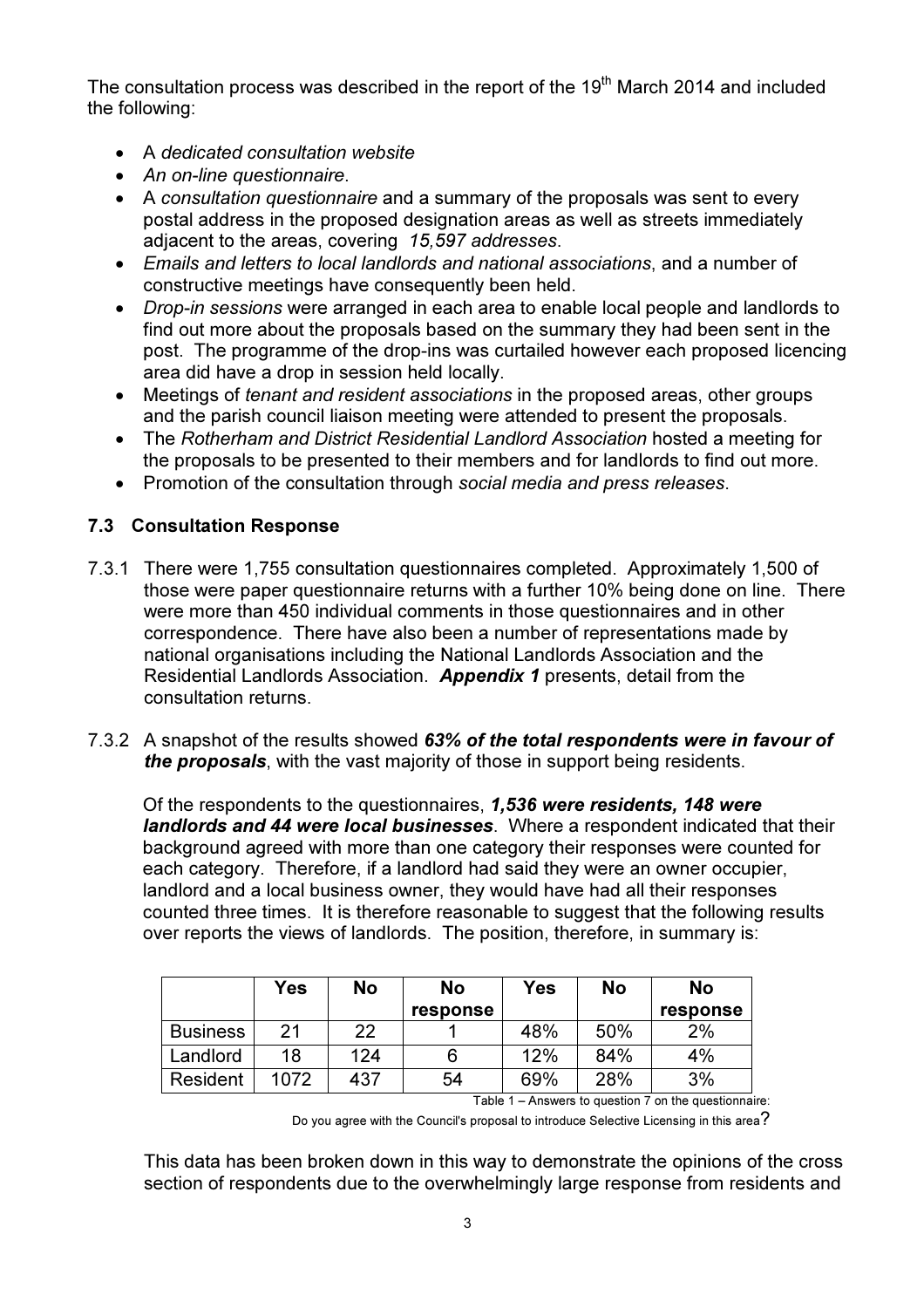a smaller response from landlords. A similar pattern was found for each of the geographic areas covered by the proposed scheme.

Residents and local businesses tended to agree with the following questions, while landlords had the converse view in relation to the same questions:

- Question 1 The value of residential properties in these areas are lower than other similar areas of Rotherham
- Question 3 There is a high turnover of tenants in the area
- Question 5 Anti-social behaviour is a problem within the area
- Question 6 The Council should intervene in areas suffering from low housing demand

Residents and landlords had similar views on the rental values of property (Question 2), with only 48% of residents and 30% of landlords agreeing that it was cheaper to rent property in the proposed Selective Licensing areas than in other areas of Rotherham.

While 66% of residents and 73% of local businesses thought that long term empty properties were contributing to a decline of the area (Question 4), only 48% of landlords agreed.

- 7.3.3 In addition a formal response to the consultation from the National Landlords Association (NLA), was received which contained a number of specific questions and comments. The issues raised, together with responses, are shown in **Appendix** 2.
- 7.3.4 The overall consultation response raised a number of qualitative issues that were consistent across the groups. These include, with assessment commentary, the following:
	- Responsibility; it was expressed that landlords need to take more responsibility for the management of their property and the local neighbourhood.
	- Cost, there is a concern predominantly from landlords, that the licensing fee per property is too much. Also that, expecting payment upfront, would severely affect landlords businesses.

### Comment:

In response to this concern, only the costs of administering the licensing process can and will be paid for from licensing fees, and have been revised based on a change in how the processing of applications will take place. It is planned that the licence fee will be no more than £625. Effectively this will be achieved through electronic receipt and processing only, lower numbers of staff and a more streamlined process. There has also been a review of costs for multiple property applications and this has been streamlined in the costs calculations too. If possible the figure will be reduced further prior to any implementation through the use of automated application processes which are currently being explored, for implementation prior to any scheme going live. The cost of the HHSRS inspection is also likely to be lower than £100 per property assumed to date, however this cannot be confirmed until a formal procurement process has been concluded.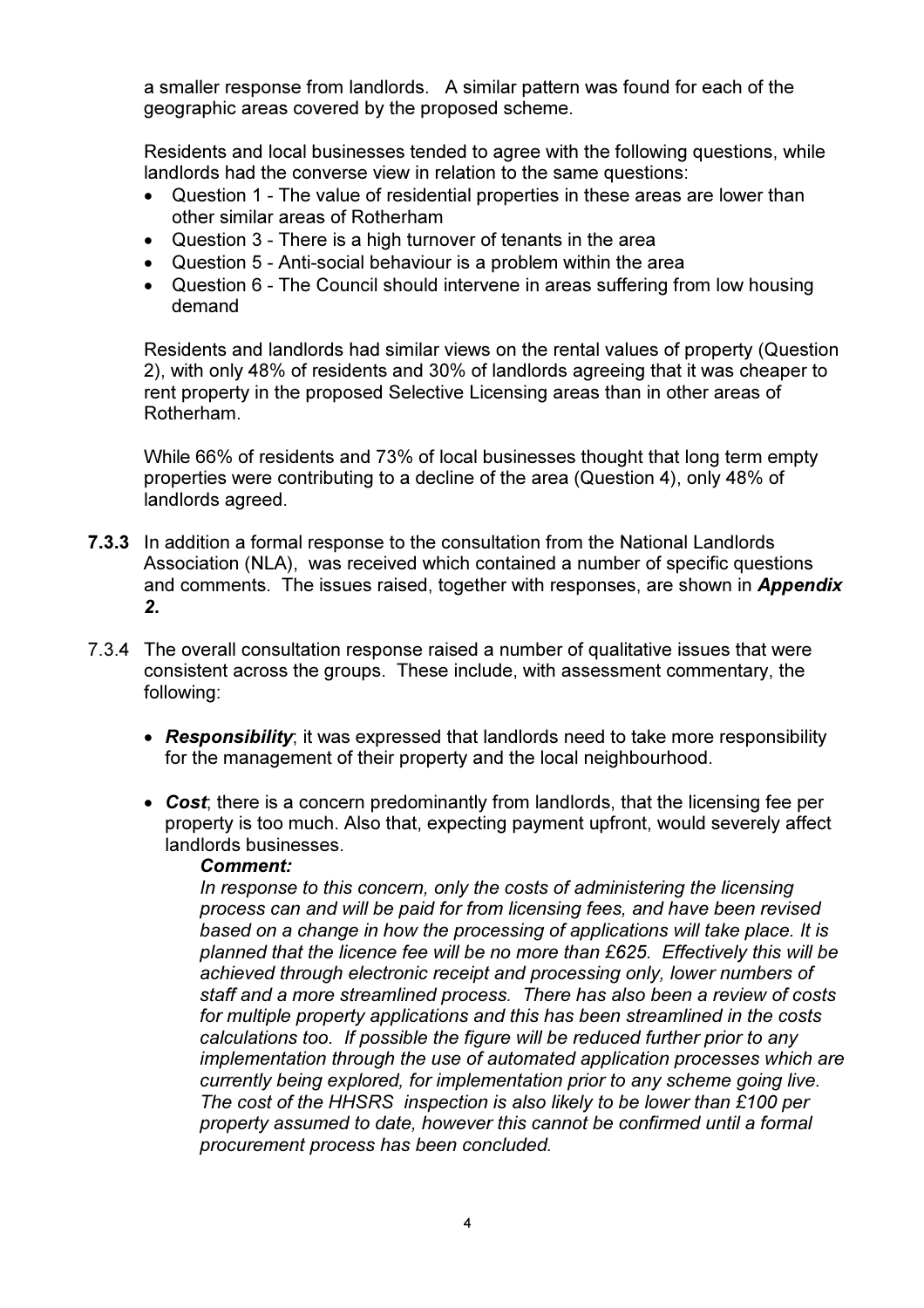• Geography; two opinions were expressed. Firstly, it was viewed by some to be unfair not to include all privately rented housing in the Borough. Whilst, in some of the mapped areas, it was expressed that not all the streets should be included (see 7.3.3. below).

**Comment:** It is not feasible to include all rented property in the borough because there has to be a justification to include an area. The originally defined areas have been adjusted to take account of some of the concerns raised (this is discussed in more detail in paragraph 7.3.3 below).

- Council & partner activity; a view was expressed that all powers available to the enforcing agencies have not been used. Some people suggest landlords are being unfairly criticised as they cannot always influence the behaviour of their tenants. **Comment:** The Council has used all the available tools and powers to tackle the issues around low demand and these are detailed in the business case. However those tools have not been successful, hence the consideration of introducing further controls through Selective Licensing.
- Mandatory requirement; arising predominantly from the landlord's questionnaires there is a disagreement that all landlords should be treated the same. It is suggested any scheme should recognise good management practices and focus on those landlords that do not adhere to such practices. Voluntary agreements are suggested as an alternative to Selective Licensing. One Landlord led voluntary scheme has been developed to significant detail.

**Comment:** The Selective Licensing Scheme does recognise where there is good practice in the industry. If landlords are members of an accredited scheme then their licence fee will be lower as they will not have to pay for the HHSRS inspection prior to obtaining a licence. An overview of the more developed voluntary scheme is discussed below as Option 2.

• Housing market: a number of people expressed the fear that a Selective Licensing scheme would have adverse consequences. These could include increasing insurance costs, driving down house prices and could negatively influence decisions by some financial institutions to provide "buy to let" mortgages. This negative impact is influenced by the perception of the scheme being based on high ASB levels.

**Comment:** There has been some evidence presented to the Council of an impact on the buy to let mortgage market with some lenders, in that they see lending on buy to let properties as a higher risk but each would be decided upon on a case by cases basis. The council is not able to identify evidence showing a link between increased costs or reduced house values and Selective Licensing areas. However, if an area is designated for Selective Licensing it is, of course, anticipated that there will be a beneficial effect on demand for housing in that area throughout the period of the designation and beyond.

• Compliance: A concern that there is inadequate capacity within the Council to enforce the scheme was identified. Consequently a scheme where landlords played a stronger role would be more deliverable.

**Comment:** The capacity to enforce the scheme has been factored into the business case and further prioritisation of services and existing proactive work will be the source of the additional capacity to take the required enforcement actions. This resource is from within existing resources of the Community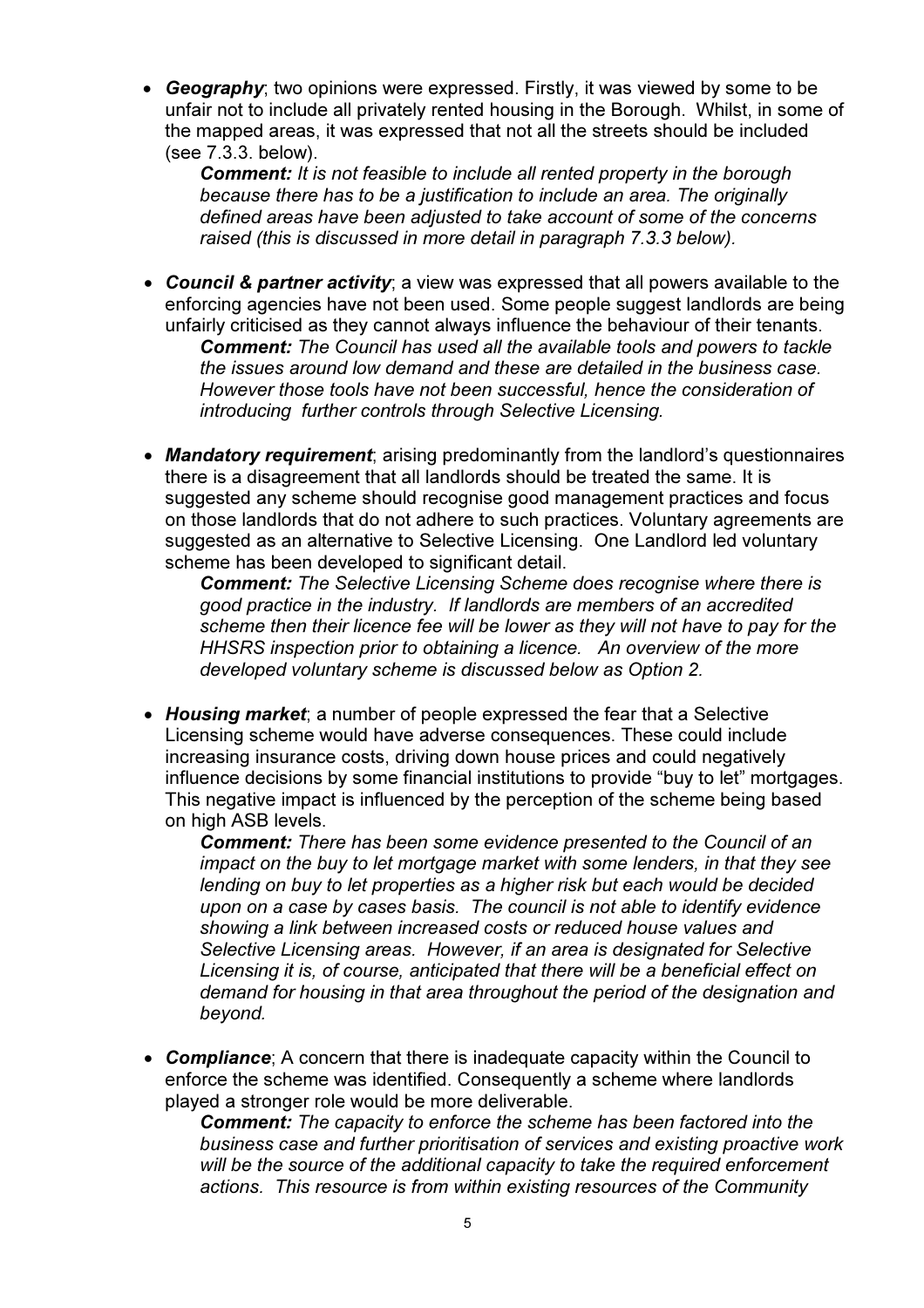Protection service. Annual reviews of the scheme will also detail the additional enforcement carried out in relation to the scheme.

7.3.5 Boundary Adjustments for Selective Licensing Areas: The consultation brought forward a number of opinions relating to which properties and streets should be included (or not) in the areas. These comments included three petitions received relating to streets which should be excluded.

Following these representations a review was carried out to identify the low demand factors in these areas at a postcode level which may provide a reason to assess inclusion or exclusion of areas. This assessment included the consideration of comments received for the following:

- White City Estate in Maltby: was suggested for exclusion due to good management standards by the landlords who owned larger numbers of properties in that area, low rates of empty properties and their knowledge of low rates of turnover in the properties which they own.
- Blyth Road area in Maltby, Moorgate and Broom Valley Road areas in the central Rotherham (Petition), Fenton Fields area in Bradgate and the New Road and Swinston Hill Road areas of Dinnington: have been suggested for exclusion due to the nature and value of the property and there is little risk of displacement of problems into these areas.
- Ferham Road area in Masbrough: A petition was received requesting that these streets are excluded from any designations.

As part of assessing whether boundary changes are needed the data for empty property levels (both short and long term) and occupier turnover has been examined on a postcode basis. This has allowed assessment of the feasibility of the requests for property exclusions and is presented in map form in **Appendix 3.** 

The maps need to be considered carefully. Although some postcode areas on these maps show no turnover or empty properties this does not mean they should be excluded from the proposals. The similar nature of the properties, their relative value and proximity to moderate to high turnover and empty property streets presents a risk of a migration of the low demand issues to those streets.

The intention is that Selective Licensing will maintain and then improve standards for the whole area that is designated, not to cherry pick individual streets which would present a risk to the wider community. However it is also recognised that some areas and parts of areas are distinctly different in the nature or the property that it makes it unnecessary to introduce Selective Licensing at this stage. The reasons for the proposed boundary changes are below.

# a. Masbrough

Although the Jordan and Bradgate Super Output Areas demonstrate low housing demand, when compared with the Masbrough East and West SOA's there are valid reasons for excluding both areas. These are:

• These areas have a distinct geographical separation from the others and the housing is of a different type.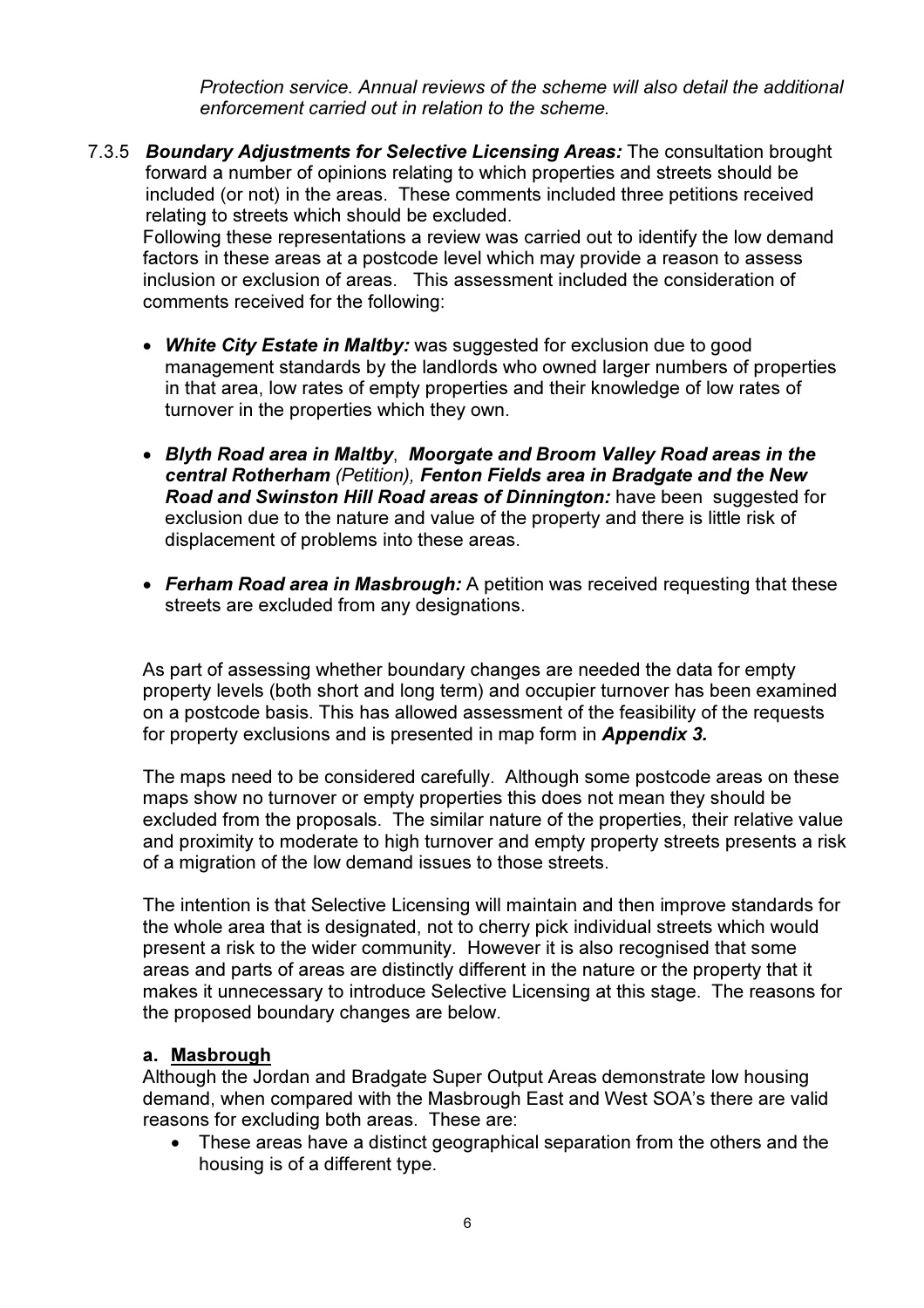- The area of the Bradgate SOA which has the highest level of turnover is an area of new build housing, which has distorted the figures.
- In the Jordan area, although there is one area with a high level of turnover this is one small street in the middle of an area with a medium level of turnover.
- When we look at the short term empty properties in the Jordan area we also see a much smaller area with moderate to high levels of empty properties.

Therefore these two areas should be excluded from the proposed Licensing area. Based on the additional mapping there is no justification to exclude the Ferham Road area as there are high levels of both short term empty property and occupier turnover.

# b. Town Centre

The Moorgate area should be excluded due to the different relative value of the property and the low risk of movement of problem tenants to the area and low value property.

The Westgate and St Anne's Road areas mostly have similar property profiles and high turnover, and this area should therefore be included in a Selective Licensing scheme. It will be most appropriate to link this area to the Eastwood Selective Licensing area. This would reduce the number of areas to four areas while challenging the major issues of low housing demand.

# c. Canklow

A significant change in the boundary of the proposed Selective Licensing scheme in Canklow is recommended. This addresses local housing profiles where a large concentration of empty properties in the southern part of the area (caused by the existence of new build properties) and a number of streets with significant levels of vacant properties which are subject to a regeneration programme. These circumstances are caused by new build property that was vacant prior to letting by the Council and a housing association. The remaining area has moderate levels of empty property and turnover and does not meet the primary indicators of low housing demand.

# d. Eastwood

Doncaster Road on the boundary with East Dene and Clifton should be excluded as the boundary was originally drawn in the middle of the road and the property on the opposite side was excluded from the original area. The size of the property on this road presents a low risk of any movement of problems to this street from the main Eastwood Area. Also, in the original proposals only the northern side of the road was included and a boundary line behind the properties on Doncaster Road would be more appropriate.

# e. Dinnington

From reviewing the empty property data and the turnover data by postcode which demonstrates low levels of both on these streets, the boundary should be adjusted to remove the New Street areas and some surrounding Streets as well as the Shelly Drive and Swinton Hill Road areas.

# f. Maltby

The Blyth Road, White City and the Ryton Close/Charnall Avenue areas suffer from relatively low levels of occupier turnover and empty properties and are on the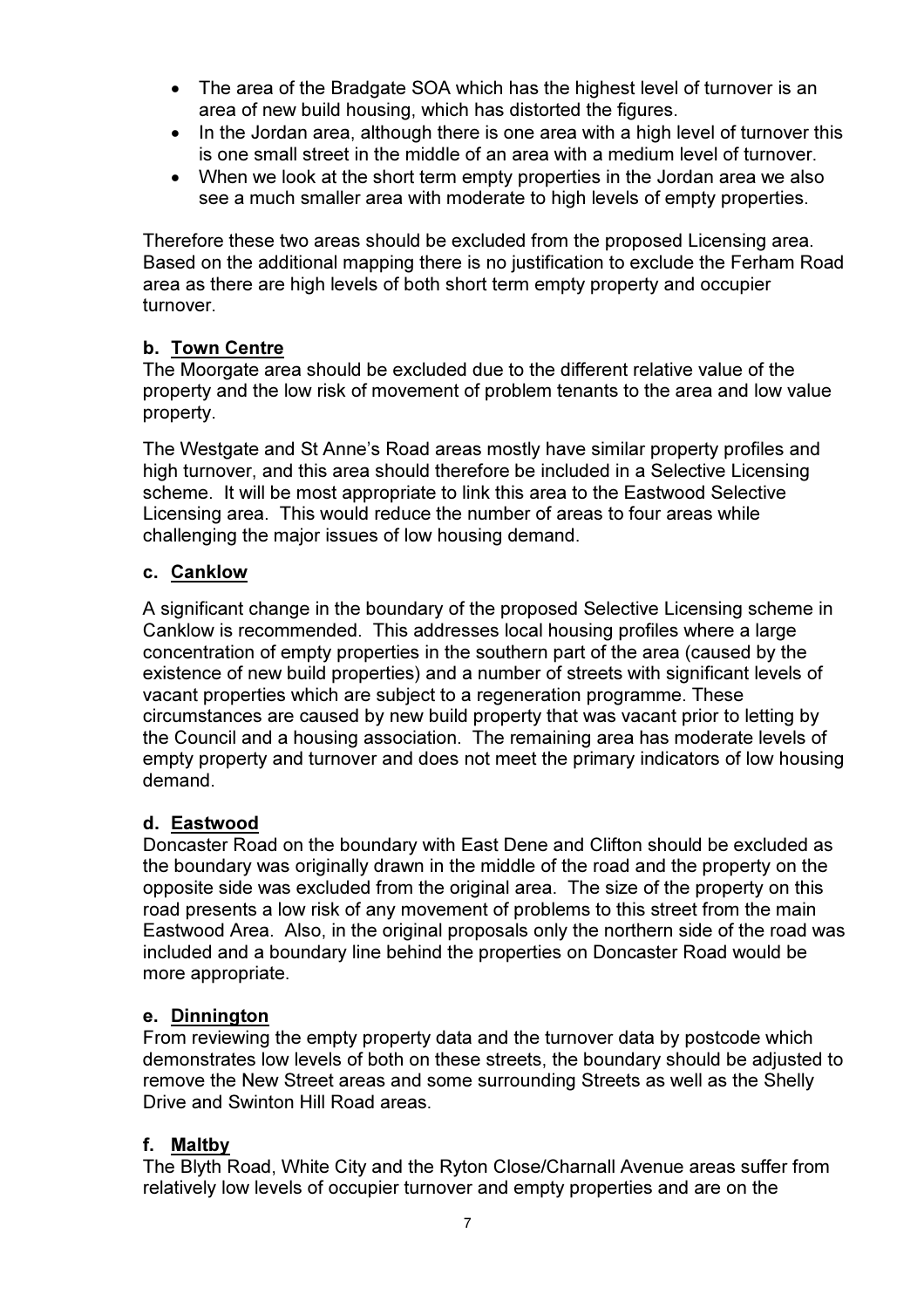periphery of the original area and should be excluded from the proposed licensing area.

7.3.6 Licence Fee adjustments: The fee structure and staffing needs have been reviewed in order to reduce the maximum licence fee. Although there have been further efficiencies on the expected handling the reduction in the number of affected properties means that the reduction so far is modest. This is covered in the options appraisal and the finance section. If an automated processing system can be introduced this could be reduced further but until this matter is decided by the council this cannot be confirmed due to the need to engage third party ICT providers. A further report on the final licence fee will be presented to Cabinet prior to the implementation date of any licensing scheme.

## 7.4 Option Appraisal

In considering, the use of Selective Licensing powers the assessment provides a range of considerations which need to be balanced in determining the way forward. There have been three options appraised; (i) to designate areas for Selective Licensing, (ii) support for a landlord led voluntary scheme or (iii) to do nothing. These options are discussed below and reflect the current position arising from the initial Business Case, consultation and the consequential changes highlighted in 7.3 above. The appraisal presents evidence for and against each option.

7.4.1 Option 1 – Cabinet agree to designate areas for Selective Licensing.

With all regulatory activity, the emphasis is on a proportionate and measured approach to enforcement.

The comparative benefits of the Selective Licensing and voluntary schemes are detailed in Appendix 4.

A formal designation is the only way that a high degree of certainty can be achieved that all landlords will be involved in the scheme, as it involves legal penalties for failing to obtain a licence or complying with the conditions of a licence.

The results of the consultation demonstrate considerable support from residents for the introduction of a Selective Licensing Scheme and the business case supports the introduction on the basis that in these areas there is a need for the scheme arising out of the low housing demand criteria.

The opportunity to fully consider matters arising from the consultation, particularly in the re-assessment of the initial Selective Licensing boundaries, has resulted in the proposal now narrowing down the areas that should be included in the designated areas. These recently assessed changes are detailed in section 7.3.3 of this report. The consultation and further consideration by officers also identified a number of adjustments based on their enforceability.

The exclusion of these areas reduces the number of licensable privately rented houses covered by the scheme to approximately 1,394 from the previous total of 2,029.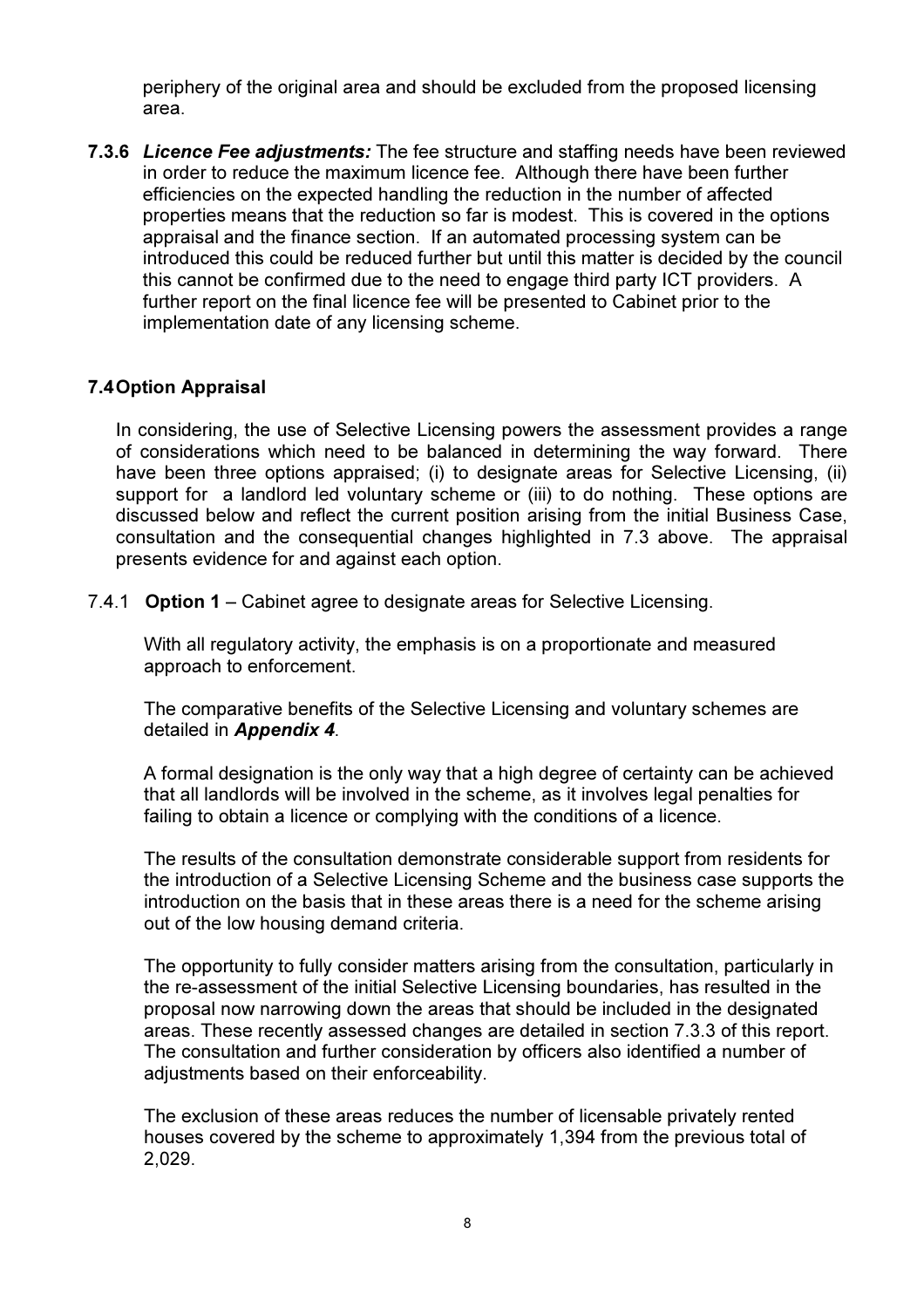It is critical that all landlords with properties in the rationalised areas actively engage in improving the areas. The only way to guarantee this co-operation is via a mandatory scheme. This assessment is substantiated with the statutory criteria required to prove the need for Selective Licensing as shown in section 9.4 being met. On balance, therefore, a mandatory Selective Licensing scheme in the areas defined in **Appendix 5** is recommended.

If Cabinet decide to designate areas for Selective Licensing there will then be a statutory 3 month implementation period where the outcome of the consultation and decision is to be communicated. This will enable a sufficient period of time to put in place staffing, processes and ICT arrangements in place and to be able to present the final fee setting report to the Cabinet on 18<sup>th</sup> March 2015 which will confirm the maximum fee for a licence taking into account a further desktop study of the resources required for the smaller areas.

It is also recommended that the implementation date for the designations be the  $1<sup>st</sup>$ May 2015 to give a full 3 months and a clear start date for the scheme.

In determining whether a mandatory selective scheme is the way forward in the areas identified, it should be noted that such an approach would not exclude the Council supporting a voluntary scheme in other parts of the Borough to compliment any Selective Licensing scheme implemented, in addressing the problem of low demand. In fact, such a proactive approach, now recognised by the PRS industry as being relevant for the Borough, would be welcomed so that the benefits could impact in other areas not assessed currently as a priority for a regulatory scheme.

#### 7.4.2 Option 2 – Landlord led Voluntary Quality Landlord Scheme

Considerable work has been put into an alternative proposal to mandatory licensing, by a group of landlords with assistance from the National landlords Association. This has produced a comprehensive and credible proposal.

The introduction of a landlord led voluntary scheme has been seen previously to be one to merit support and achieve some of the benefits sought from a mandatory scheme (see Appendix 4 for comparison ).

Guidance relating to Selective Licensing makes clear that realistic alternatives should be sought to a mandatory scheme in the first instance and this was taken into account within the report presented to the IPSC on 23<sup>rd</sup> July 2014 where it was recommended that a voluntary scheme should be tested prior to introducing a mandatory scheme (should it have proved necessary).

Since the IPSC, however, further work has taken place to consider the outcome of the consultation. This has resulted in a significant reduction, as detailed in 7.4.1, in the geographical areas under consideration. Consequently, it is apparent that these newly defined smaller geographical areas will have a greater concentration of issues which will require more intensive intervention, than those areas previously considered. To achieve this it will be imperative that all landlords with properties in the rationalised areas actively engage in improving the areas. The only way to guarantee this cooperation is via a mandatory scheme. This factor sways the earlier views expressed to the IPSC and suggests that the emphasis placed on support for a voluntary scheme is now inappropriate.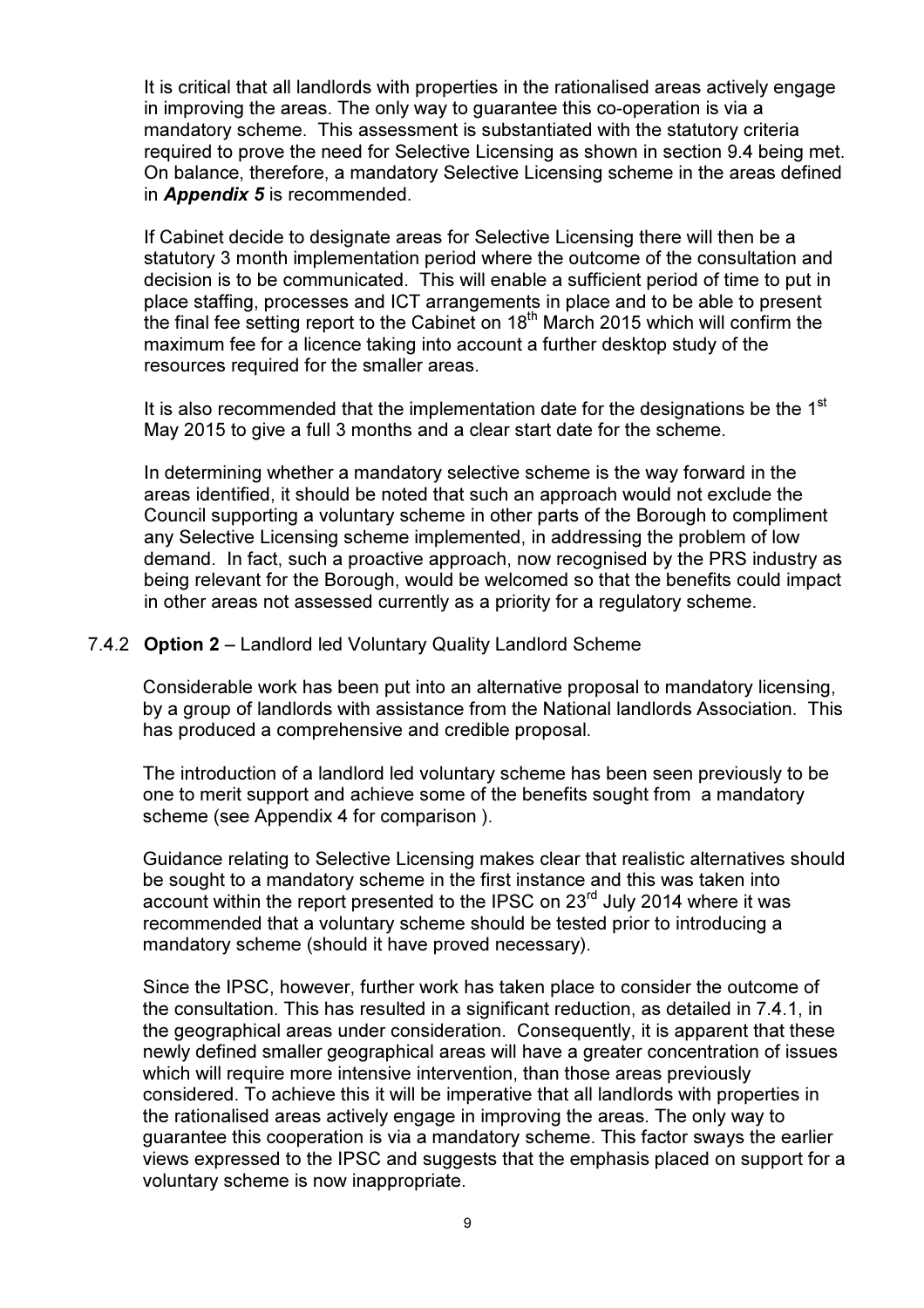Contrary to the focused and more targeted approach, the industry's proposals would involve a borough wide scheme, with specific marketing in the 5 areas the Council had identified in the business case for Selective Licensing. This would involve landlords voluntarily signing up to a code of conduct, obtaining independent housing standards assessments and payment of a fee to the independent company which would be set up to administer the scheme. The Council would have access to those landlord details on demand. It would also involve lighter touch regulation of those registered properties by the Council to enable more landlords to become involved.

A previous attempt to introduce a voluntary accreditation scheme was made several years ago. This did not achieve widespread support. However it could be argued that more landlords are now sympathetic to the need for a scheme and there is greater support. Equally it can be argued that a voluntary registration scheme by its very nature will not attract those landlords who cause the most concern, and from whom the most significant change would be expected.

The voluntary scheme's NLA representative has stated that they can expect a takeup in the identified priority areas that would match, within the first year of operation, the Council's Selective Licensing scheme targets i.e. 50% of the licensable properties. However, to ensure that the scheme is on target to meet this expected take-up, a target of 25% take-up within 6 months of operation has been included. The scheme would also attract interest from landlords with private rented properties outside of these areas. However such compliance cannot be guaranteed, and will only be demonstrated or not with the passing of time.

Whilst it is believed that with the co-operation of the landlords, the benefits of the mandatory scheme can be achieved to some degree via the voluntary route, it would not present a situation where landlords who wished to avoid the scheme would be compelled to join if they wanted to let properties.

To introduce such a scheme would delay formal interventions by a further 18 months and would require a fresh consultation. A formal performance framework would also be required if such a voluntary scheme was introduced in order to ensure delivery of critical success factors. Such a performance framework is shown at **Appendix 6**.

### 7.4.3 Option 3 – No further action

The option of "no further action" has also been considered. However, due to the evidence related to low demand within the target areas, the significant level of concern showed by the public on this matter and the overwhelmingly positive response to the proposals it is an option that is not recommended. The Cabinet has previously agreed that there is a business case to support Selective Licensing of privately rented property and the consultation has agreed with that viewpoint.

### 7.5 Improving Places Select Commission

Presentation of the options were presented to the IPSC on 23rd July 2014 and after considerable debate and questioning the Select Commission concluded that, in the areas identified, there was a need for action with regard to PRS properties, and, if legal advice was that the Council had to pursue a voluntary scheme, it should be the first course of action. The IPSC, however, made the caveat that, if a voluntary scheme failed, they would wish to see the Council move to a mandatory scheme as quickly as possible. The associated minute of the Select Commission meeting is attached at Appendix 7.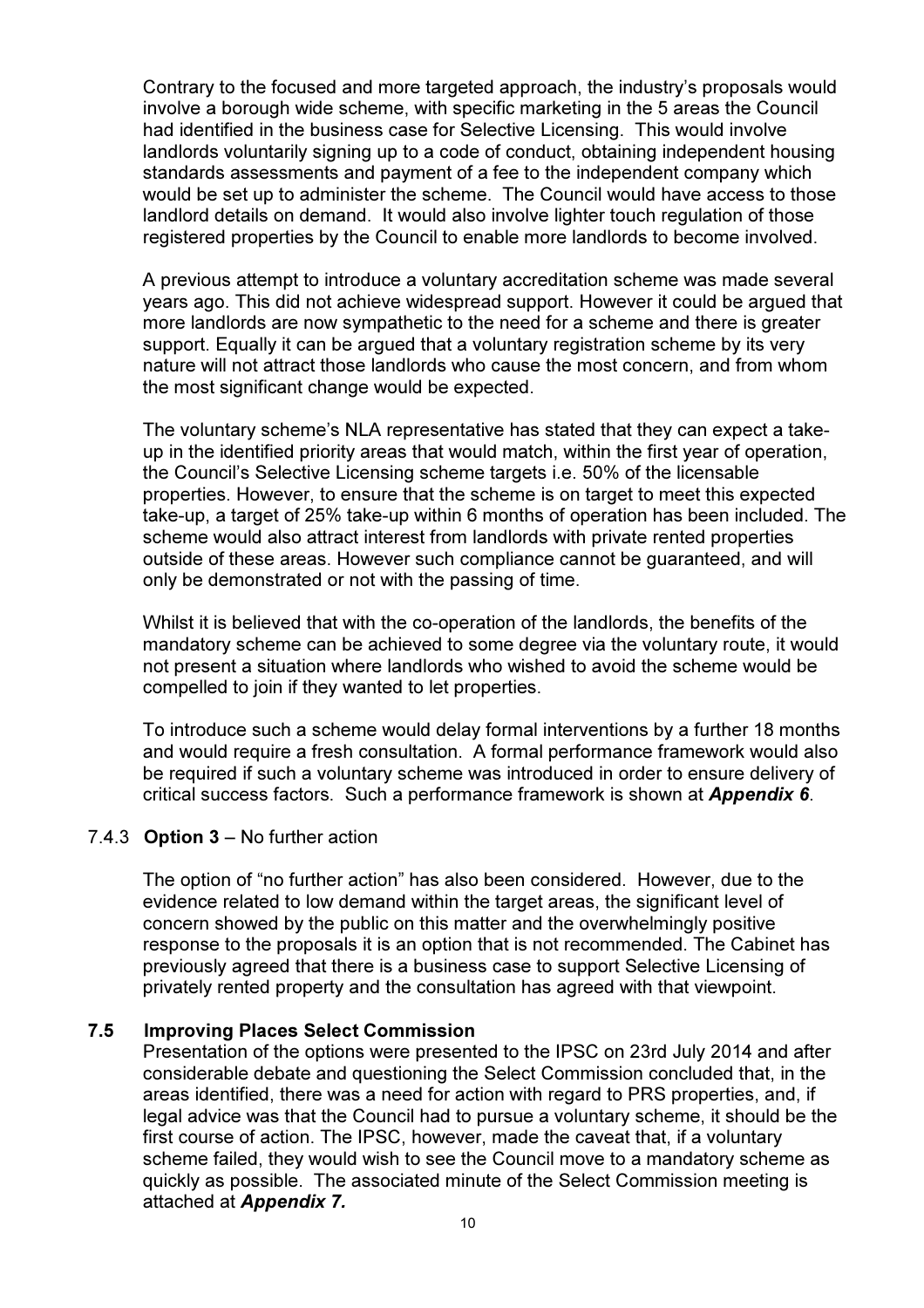### 8 Finance

The originally suggested fee of £687 has been reviewed as a result of the expected reduction in the number of licensable properties and a review of the processing methods for applications, with the aim of reducing the burden on applicants. Comments in the consultation about allowing multiple applications on one form have been considered as appropriate and models from other authorities have been reviewed.

A reduced number of full time equivalent staff required for processing and enquiry handling, along with a reduction in the random annual sample inspections to 10% will deliver a licence fee of no more than £625, with similar cost reductions as detailed in the business case (£100 reduction for Accredited licence holders and £10 reduction for payment in advance), despite a reduction in the number of licensable properties. An updated finance model is contained in **Appendix 8.** 

## 9 Risks and Uncertainties

# 9.1 Option 1 – Regulatory Selective Licensing Option

Legally it is required that Councils, before they implement any Selective Licensing scheme, must have considered any other course of action that might provide an effective method of achieving the objectives that such a scheme would bring.

This may include voluntary measures such as accreditation and give the opportunity for local landlords to prove that they are committed to ensuring the quality of the private housing rental sector. Such a voluntary scheme does bring a set of standards relating to the management or physical condition of privately rented accommodation and, in that, it does recognise and reward landlords who manage their properties to a good standard. It does not bring, however, a mandatory test of a landlord being a fit and proper person to be the license holder or a mandatory requirement to comply with licence conditions

A number of landlords have indicated that they are more receptive to a voluntary scheme than the mandatory scheme.

The Selective Licensing scheme does not include the enforcement function and as such the necessary compliance inspections and associated legal action would impact on the existing enforcement team in the Community Protection Unit (estimated to be 2FTE of current resourcing) and consequential legal support from Legal Services. Therefore, the introduction of Selective Licensing could have service implications that reduce service performance in those teams, and further work is ongoing to consider additional resource to boost this enforcement function.

In implementing Option 1 and the introduction of Housing Act 2004 Part 3 Selective Licensing areas the designations and maps in **Appendix 5**, together with the standard Licence Conditions in Appendix 9 shall be adopted. These appendices reflect the variations brought by the consultative process.

A statutory notification period of 3 months via public announcement is required.

On balance this is the preferred option.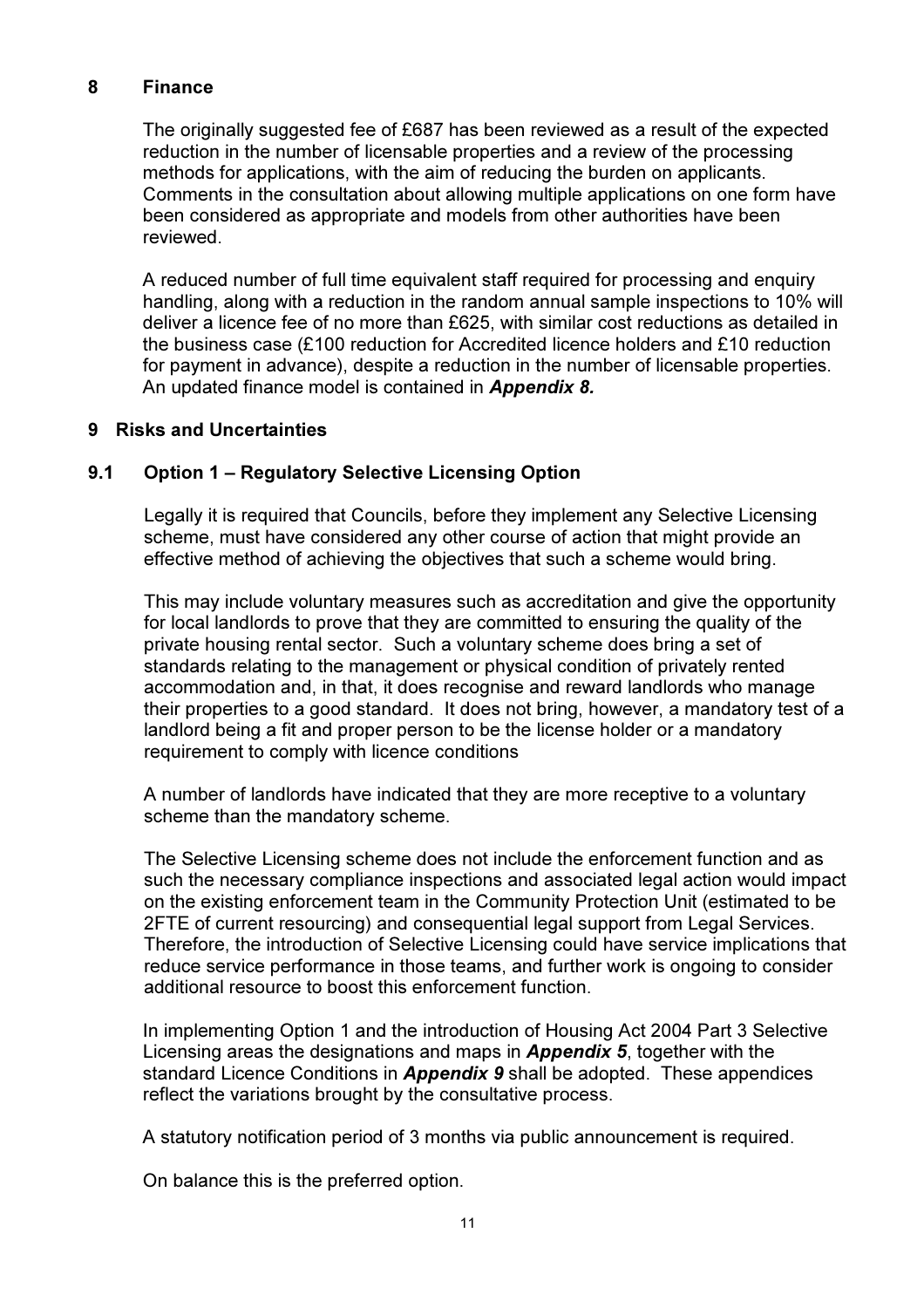# 9.2 Option 2 – Landlord Led Voluntary Quality Landlord Scheme

The option does not reflect the positive consultative response from 2/3rds of private households who were in favour of a mandatory Selective Licensing scheme. Although some benefits of the mandatory scheme can be achieved by a voluntary scheme see Appendix 3), a voluntary scheme will not provide any compulsion to register or penalty for failing to register.

Previous attempts at voluntary accreditation schemes have not received sufficient take-up and have therefore been unsuccessful. Voluntary schemes do not oblige the landlords, who need to improve their tenancy and property management, to join and they are able to avoid any further obligations unless they are detected through routine enforcement methods.

There is a risk that this option once in operation may fail to meet the success factors required and a mandatory Selective Licensing scheme would be required. This would require intensive resource to re-examine and present a business case ahead of a further consultative process. This would cause significant delay.

## 9.3 Option 3 – No Further Action

The risks of doing nothing are:

- The gap in our most deprived neighbourhoods continues to widen
- We are unable to sustain current levels of resources that are deployed in a reactive way to resolve private rented sector issues
- Empty properties blight neighbourhoods negatively affecting the local housing market

These risks can be mitigated by introducing the interventions described in either Option 1 or 2.

# 9.4 Legal Risks

When determining whether to introduce a Selective Licensing Scheme, a voluntary scheme, or no scheme at all Cabinet must weigh in the balance all relevant considerations and disregard any irrelevant considerations.

Should Cabinet wish to proceed to implement Selective Licensing without the need for implementing a non-mandatory option first it must be satisfied that there is evidence to support moving straight to the mandatory option. Cabinet will also have to:

- be satisfied that the use of Selective Licensing is consistent with the Council's overall housing strategy;
- be satisfied that the Council is seeking to adopt a co-ordinated approach in connection with dealing with homelessness, empty properties and anti-social behaviour, both as regards combining Selective Licensing with other courses of action available to the Council and measures taken by others;
- consider whether there are any other courses of action available to the Council (of whatever nature) that might provide an effective method of achieving the objectives of the Selective Licensing scheme; and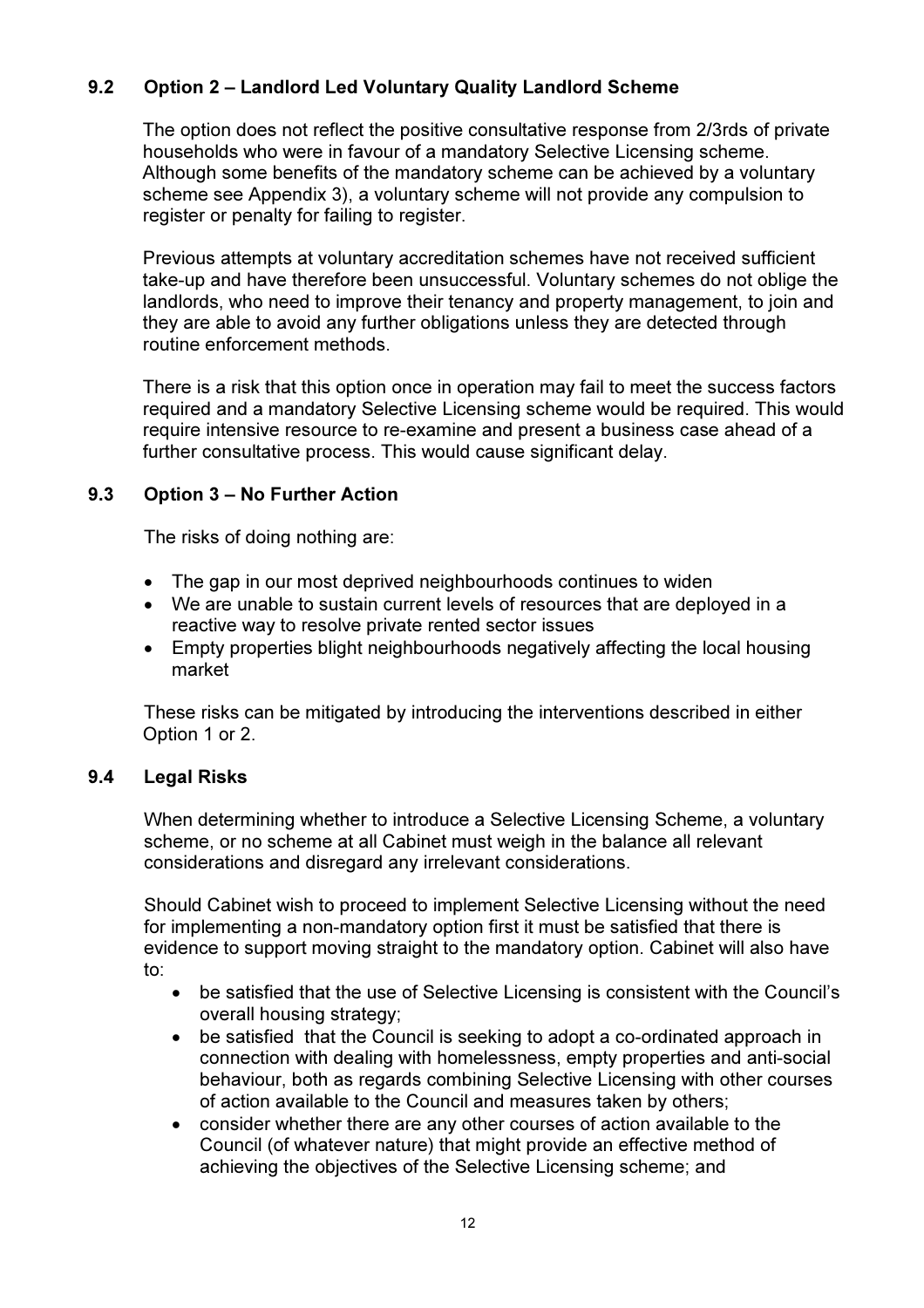• consider that making the designation will significantly assist the Council to achieve the objectives (whether or not any other courses of action are taken as well).

Cabinet must also, in accordance with s 149 of the Equality Act 2010, pay due regard to the need to:-

- (a) Eliminate discrimination, harassment, victimisation and any other conduct that is prohibited by or under the Act
- (b) Advance equality of opportunity between persons who share a relevant protected characteristic and persons who do not share it
- (c) Foster good relations between persons who share a relevant protected characteristic and persons who do not share it.

In dealing with this duty, the Council must have due regard in particular, to the need to:

- (i) Remove or minimise disadvantages suffered by persons who share a relevant characteristic that are connected to that characteristic
- (ii) Take steps to meet the needs of people who share a relevant protected characteristic that are different to the needs of persons who do not share it
- (iii) Encourage persons who share a relevant characteristic to participate in public life or any other activities where their participation is disproportionately low

Protected characteristics include disability, age, race, sex, religion or belief, gender reassignment, marriage and civil partnership, pregnancy/maternity and sexual orientation.

The equality analysis is attached to the report at **Appendix 10**. All members should read and take account of the potential impacts of imposing a Selective Licensing Scheme and the steps that can be taken to mitigate any impact.

As the consultation demonstrated that there is support for both Options 1 and 2 the possibility of a legal challenge, should either option be chosen, exists.

# 10. Policy and Performance Agenda Implications

Improving the Private Rented Sector housing in Rotherham has a positive impact on helping to narrow the gap in our most deprived neighbourhoods and is a commitment in Rotherham's Housing Strategy, namely.;

- Commitment 2: We will increase and improve the supply of affordable rented housing
- Commitment 6: We will help people to access the support they need
- Commitment 7: We will help people in Rotherham's most disadvantaged communities

An Equalities Assessment has been conducted and is presented in Appendix 10.

The objectives of the proposals are consistent with aims of the Council's Housing Strategy and Homelessness Strategy.

Driving up standards in the private rented sector will also contribute to tackling Anti-Social Behaviour which is a key priority and set out in the RMBC Corporate Plan